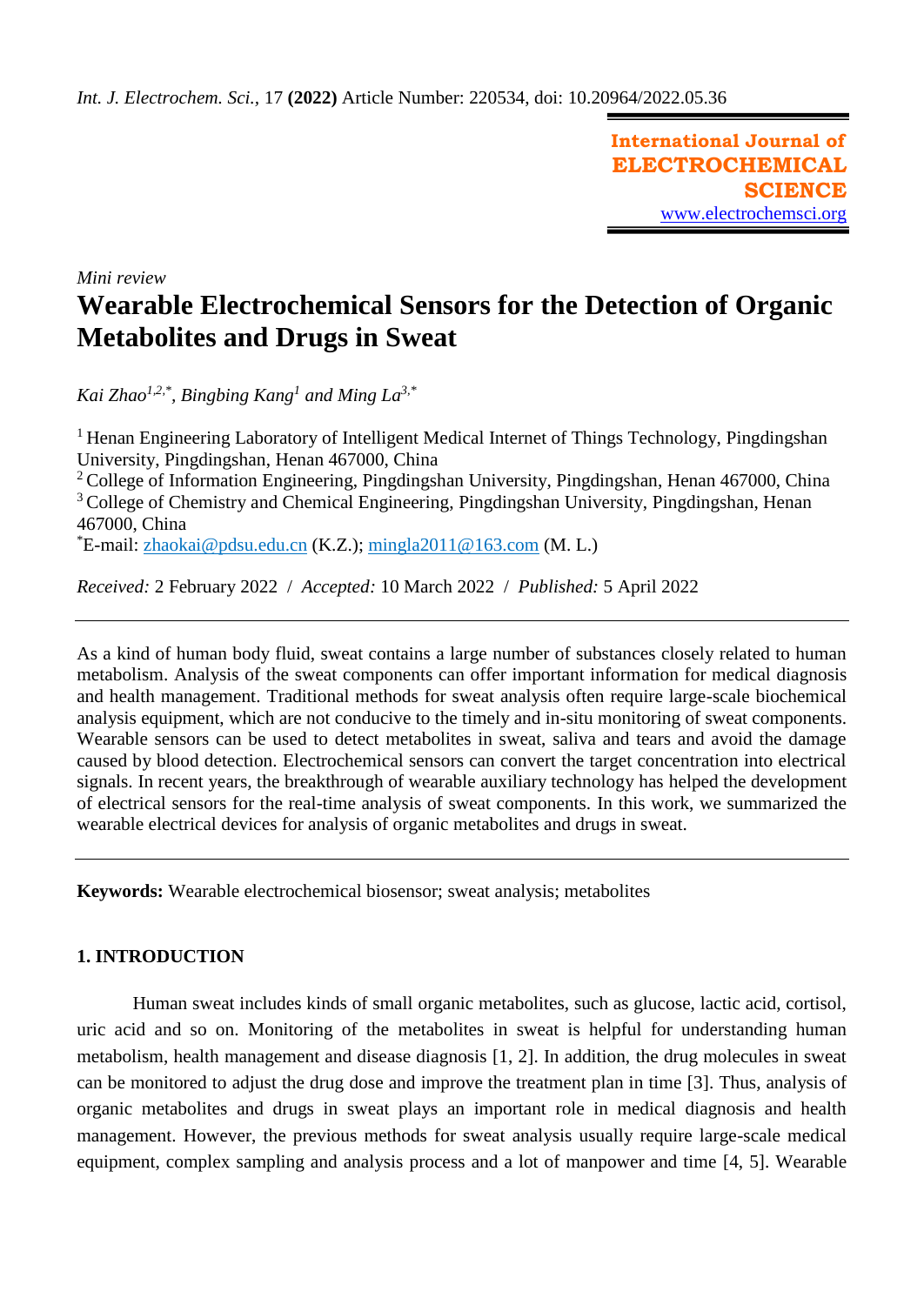sensors become new medical devices for dynamic monitoring of sweat components, which can avoid the damage caused by blood detection [6].

Wearable sweat sensing devices can be mainly divided into two types: optical and electrical sensors [7, 8]. Optical sensor are designed based on the reaction between the substances to be tested in sweat and the corresponding chromogenic reagents to produce color changes, which are conducted as semi-quantitative analysis through naked-eye observation or imaging technology. Electrochemical sensors with high sensitivity and fast response time have become the main development direction of wearable devices for monitoring of small molecular substances in sweat, including enzymatic and enzyme-free sensors [9]. Usually, the enzymatic sensors have the advantages of high selectivity and reused characteristics although they require the use and immobilization of high-cost enzymes [10]. In this article, we summarized the progress in the development of wearable electrical devices for analysis of small metabolic substances and drugs in sweat, including glucose, lactic acid, cortisol, ascorbic acid, uric acid, drug molecules and so on.

## **2. WEARABLE ELECTROCHEMICAL SENSORS**

#### *2.1 Glucose detection*

Diabetes is a highly concerned health problem all over the world. At present, there are about 520 million diabetics in the world, which brings heavy medical burden to the society. Blood glucose meters are regularly used for monitoring of glucose in the blood of diabetic patients [11]. However, the commercial blood glucose meters are unable to achieve real-time monitoring. Therefore, development of real-time monitoring and non-invasive wearable devices is of great significance [12]. In 2001, Tierney et al. developed a glucose monitoring wearable device similar to a small wristwatch, which can extract glucose from sweat through reverse iontophoresis technology [13]. Abellan-Llobregat et al. used stretchable screen printed electrochemical sensors for glucose detection, including enzymatic and enzyme-free sensors. The enzymatic sensor exhibited high selectivity and sensitivity by the use of Pt electrode functionalized with glucose oxidase as the working electrode [14]. Because the concentration of glucose in sweat is far lower than that in blood, the key requirement is to improving the sensitivity of the wearable sensor. Xuan et al. prepared a wearable glucose sensor by depositing gold and platinum alloy nanoparticles on the reduced graphene oxide electrode and integrating chitosan glucose oxidase composite material on the electrode [15]. This electrode has high sensitivity and selectivity for glucose detection. The linear range of the sensor was  $0 - 2.4$  mM with a detection limit of 5  $\mu$ M. The paperbased sensor has good biocompatibility and dense fiber matrix, which is convenient for enzyme modification with good flexibility and suitable for the manufacture of wearable devices. Cao et al. used screen-printing technology and lithography technology to prepare three-dimensional paper microfluidic screen-printing electrode [16]. After functionalization of glucose oxidase, the detection dynamic range of the sensor for glucose was  $0.1 \sim 25$  mM and the detection limit was  $25 \mu M$ .

Wearable devices based on sweat analysis have the advantages of noninvasive, easy collection of sweat and rich physiological information, but there are still some challenges, such as irregular or low sweat, easy to carry pollutants on the skin, and lacking of sweat evaporation and transportation protection measure [4, 5]. Recently, Martín et al. proposed an epidermal microfluidic platform which can realize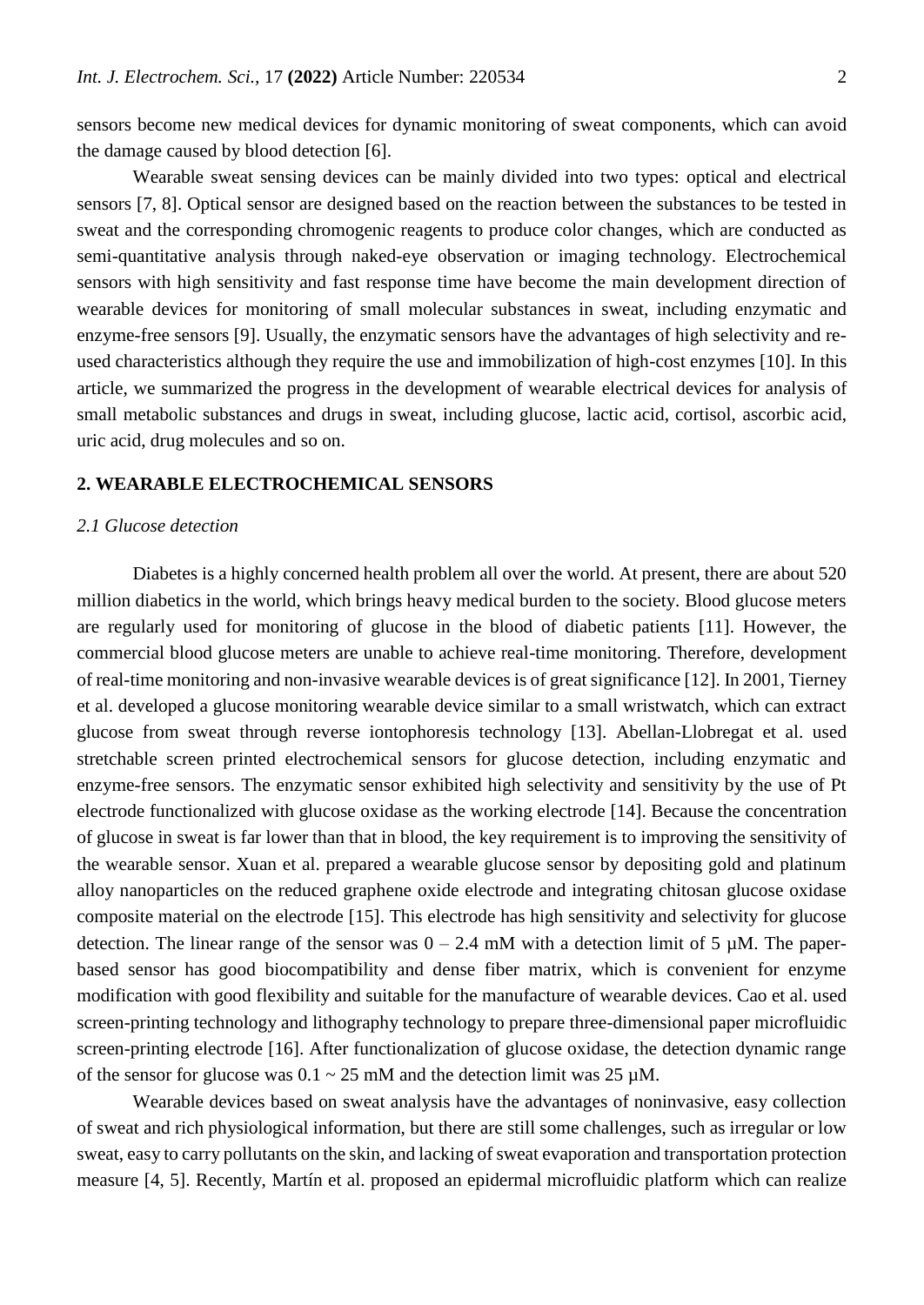rapid and continuous sweat sampling and detect both glucose and lactic acid with oxidase and Prussian blue-modified sensor electrode [17]. As shown in Figure 1, the device consists of two polydimethylsiloxane (PDMS) layers and a double-sided adhesive layer. The two PDMS layers integrate the electrode system and include the inlet and outlet channels and detection reservoir, respectively. Therefore, the flexible device can readily adhere to the epidermis and provide conformal contact with the sweat pores .This facilitates the flowing of sweat to the sensing reservoir quickly and withstand the repeated mechanical deformation experienced by the wearer. The device can be integrated with a flexible electronic board for wireless real-time data transmission.



**Figure 1.** Microfluidic device design and operation. The soft epidermal microchip device conforms to the skin and routes the sampled sweat toward the electrochemical detector. (A) Schematic representation of layered microfluidic device configuration on skin composed of: (i) top PDMS layer with incorporated sensor electrodes, (ii) PDMS microfluidic device, and (iii) adhesive layer on the skin. (B) Schematic representation of microfluidic device sweat collection and operation on skin in top-down and cross-sectional views. (C) Photograph of microfluidic device integrated with wireless conformal electronics on skin with lithography-based gold current collectors and screen-printed silver−silver chloride (RE) and Prussian blue (WE and CE). Inset: Electrochemical temporal response to sweat metabolites. Scale bar, 5 mm. Copyright 2017 American Chemical Society [17].

Metal nanomaterials can effectively increase the electrode surface area and surface conductivity [18]. They have been widely used to modify the electrode for improving the sensing performance. Paul et al. encapsulated gold nanoparticles and glucose oxidase into the zeolitic imidazole framework (ZIF-8) for amperometric sensing of glucose [19]. They confirmed that gold nanoparticles can be evenly distributed in the cavity and enhance the activity of glucose oxidase. This sensing strategy had a detection limit of 50 nM for glucose. After that, Bae et al. integrated the non-enzymatic nanoporous gold (NPG) with a stretchable capillary microfluidic device. The wearable sensor can accurately transport sweat from the skin surface to the electrode, achieving highly sensitive detection of glucose [20]. Kang et al. prepared a single-walled carbon nanotube wearable device based on the functionalization of glucose oxidase-nanoparticle composites [21]. Zhao et al. prepared a working electrode by depositing Prussian blue on the stretchable gold fiber for further modification of glucose oxidase. The reference electrode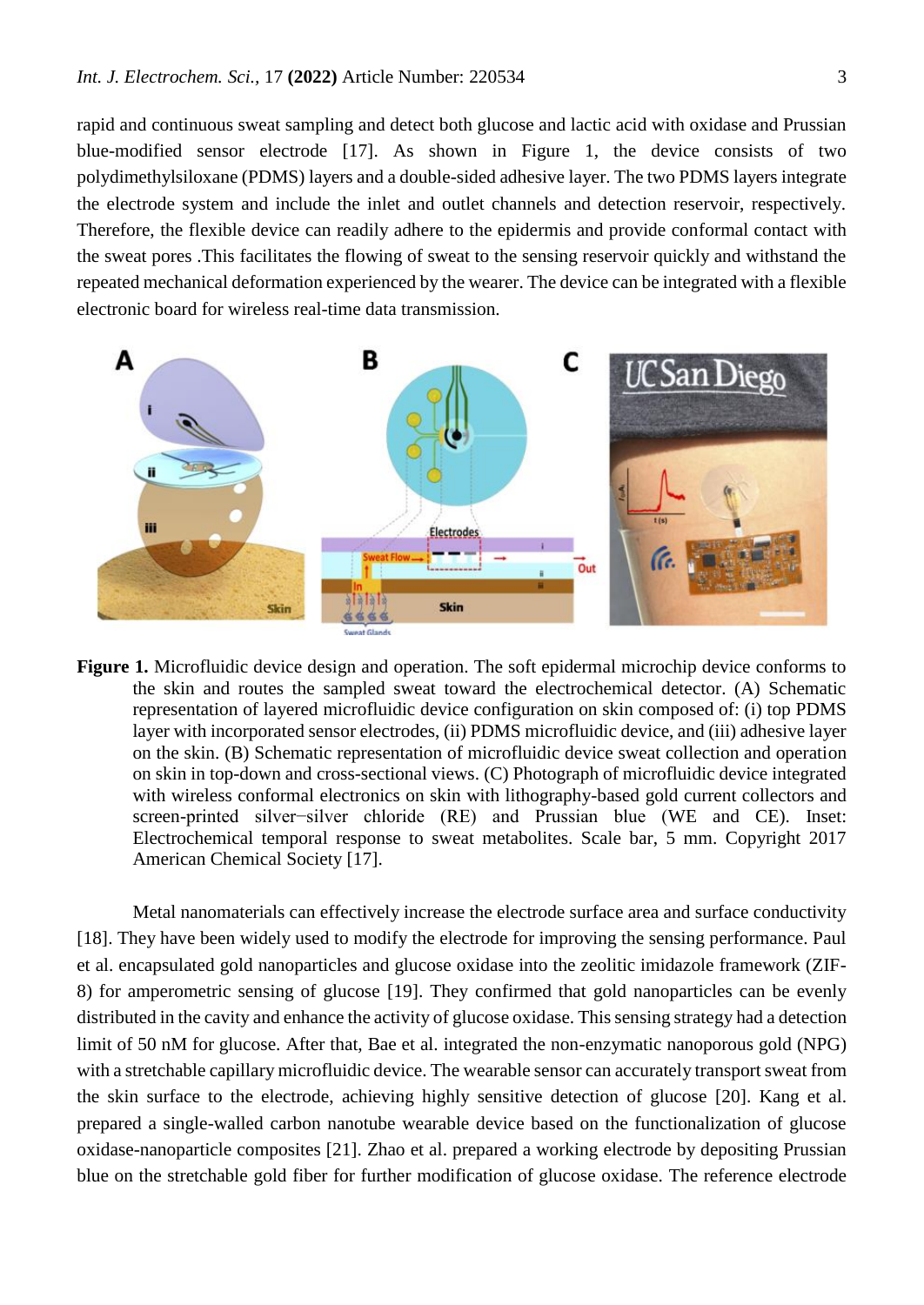was made by depositing Ag/AgCl on the gold fiber, and the unmodified gold fiber was used as the counter electrode [22]. The linear range of the sensor for glucose detection in sweat is  $0 - 500 \mu M$ . Moreover, Lin et al. synthesized a porous membrane for the effective immobilization of enzyme and then prepared a glucose sensor with significantly enhancing the sensing performances [23]. In this work, the porous membrane was integrated with the nano-textured electrode after the immobilization of glucose oxidase.

### *2.2 Lactic acid detection*

Lactic acid in sweat is the product of glycolysis and anaerobic glucose metabolism. It was produced in the process of anaerobic activities such as high-intensity exercise. Clinically, the determination of lactic acid plays a very important role in guiding the treatment of some severe patients, especially those with myocardial infarction and insufficient blood supply to tissues [24]. Therefore, monitoring of the lactic acid content in sweat is of great significance for the analysis of physical fitness indexes of endurance athletes. It has been demonstrated that there is a certain relationship between the content of lactic acid in sweat and that in blood. However, blood testing is carried out in an invasive way. Wearable sweat sensors can realize real-time monitoring of lactic acid in a non-invasive and painless way. In recent years, wearable electrochemical devices for monitoring of lactic acid in sweat have aroused great interest of researchers. At present, most strategies for determining lactic acid in sweat require the use of lactic acid oxidase that can decompose lactic acid into pyruvate and hydrogen peroxide. The current signal was generated by the oxidation of hydrogen peroxide on the electrode surface. Jia et al. first proposed an electrochemical tattoo sensor to monitor the change of lactic acid content in sweat with exercise intensity in real time (Figure 2) [25]. The tattoo-based sensor can fit with the skin to facilitate sweat collection. The working electrode of the sensor was prepared by coating lactic acid oxidase and chitosan on a printed tattoo electrode functionalized with tetrapentene disulfide (TTF) and multi-wall carbon nanotube (MWCNT). Besides, Abrar et al. developed an amperometric lactic acid sensor using silver nanoparticles-modified electrode [26]. The sensor was prepared by the use of bovine serum albumin to immobilize lactate oxidase on the serpentine-crossing silver electrode. The electrode can effectively reduce the impedance with skin and has excellent stretchability and bending abilities. Higson's group developed a sensing strategy with two highly porous polycarbonate membranes to immobilize lactate oxidase through covalent crosslinking [27]. Hydrogen peroxide produced from the oxidation of lactic acid was measured by electrochemical method. The detection range of the sensor is 0  $\sim$  70 mM. The biosensor relying on lactic acid oxidase has the problems of poor stability and complex procedure for enzyme immobilization. For this view, Zaryanov et al. developed an enzyme-free sensor for lactic acid detection based on boric acid-functionalized polyaniline [28]. 3-Aminophenylboronic acid (3-APBA) was electropolymerized on the surface of working electrode imprinted with lactic acid. This enzyme-free sensor exhibited high sensitivity and stability after being stored at room temperature for six months.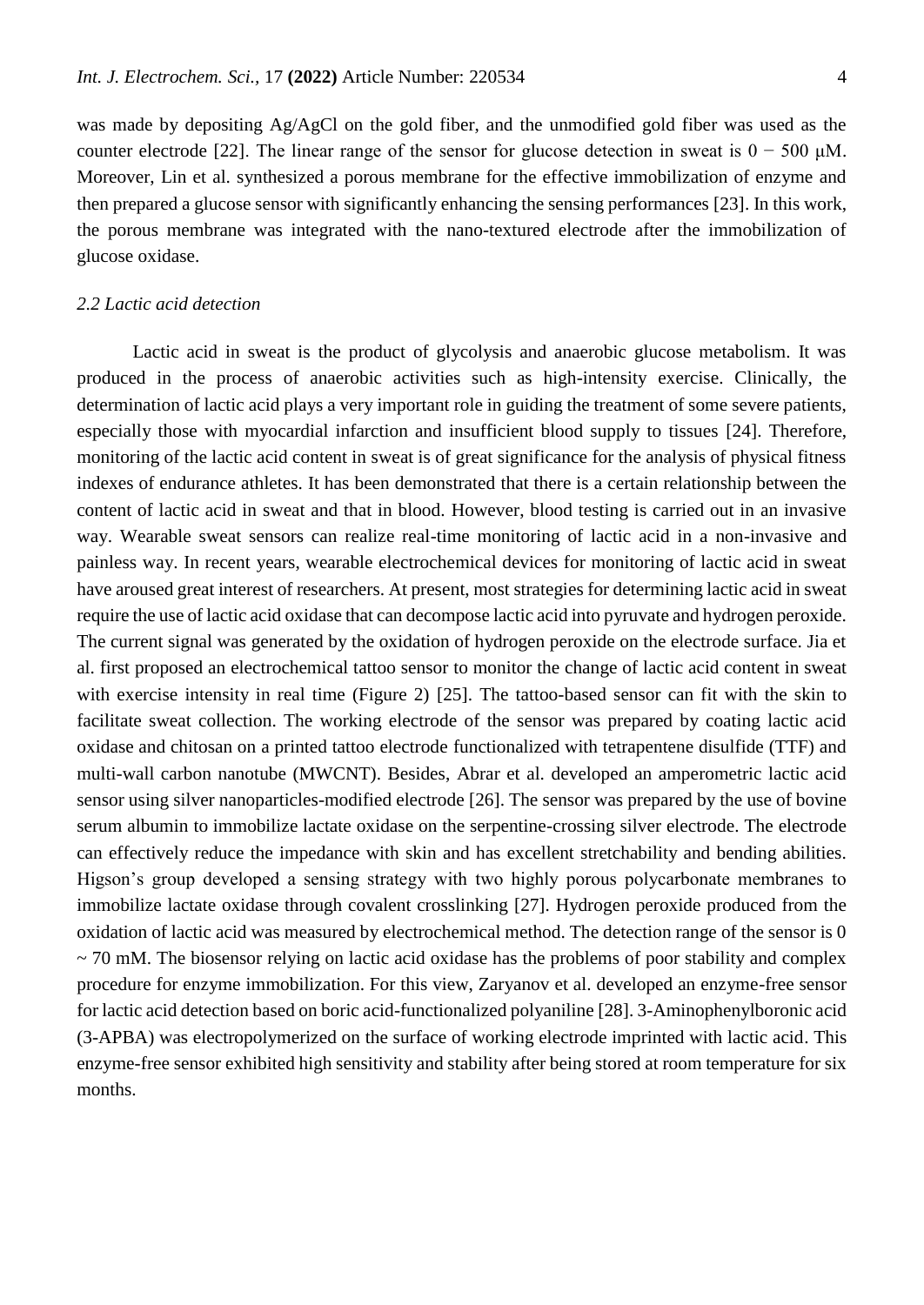

**Figure 2.** (A) Schematic illustration of a three-electrode "NE" tattoo biosensor for electrochemical epidermal monitoring of lactate. (B) Constituents of the reagent layer of the working electrode which is coated by biocompatible polymer (chitosan). See the text for further details [25]. Copyright 2013 American Chemical Society.

## *2.3 Cortisol detection*

Cortisol is a glucocorticoid secreted by adrenal cortex, which plays an important role in maintaining the balance and stability of physiological function [29]. When stress reaction occurs, the body can quickly secrete cortisol into the blood to maintain the balance of glucose level and blood pressure. It has been confirmed that there is a certain relationship between the concentration of cortisol in blood, sweat and saliva. Therefore, noninvasive detection of cortisol in sweat or saliva has attracted much attention in recent years. For example, Kinnamon et al. prepared a cortisol biosensor by integrating cortisol antibody-functionalized molybdenum disulfide nanosheets into the electrode system [30]. The interfacial impedance of molybdenum disulfide nanosheets was changed with the increase of cortisol concentration, which can be measured by electrochemical impedance spectroscopy, thus achieving the detection of cortisol in sweat. The dynamic range of the sensor was  $1 - 500$  ng/mL and the detection limit was found to be 1 ng/mL. Stability and selectivity are the two keys to wearable devices. In order to overcome the limitation of unstable recognition of existing biomarkers, Parlak et al. prepared an artificial recognition membrane for stable recognition of cortisol based on molecular imprinting technology and then developed a wearable biosensor by integrating it with electrochemical transistor [31]. Moreover, organic electrochemical transistors (OCETs) can realize the combination of electronics and biology and have stepped into the limelight in the field of bioelectronics [32]. Gao's group developed a cortisol flexible device based on competitive electrochemical immunosensor and special properties of laser-induced graphene [33], which can continuously monitor sweat day and night. The materials used for wearable devices should be flexible, easy to handle and amorphous so that they can be easily transferred to the body or clothing. An et al. developed a strategy for the development of flexible and wearable devices by coating polyacrylonitrile (PAN) nanofiber (NF) and poly(3,4 ethylenedioxythiophene) (PEDOT) on the silk matrix (Figure 3) [34]. The aptasensor consists of a patterned gold electrode with the source and drain. The aptamer-modified PEDOT-PAN NF is displayed in the center to act as a sensor channel. The sensitivity of the sensor was found to be 10 pM with 10 s injection time and 5 s response time. The performance was basically maintained when the aptasensor was transplanted to the swab and human skin, or even to a sweating exercise person.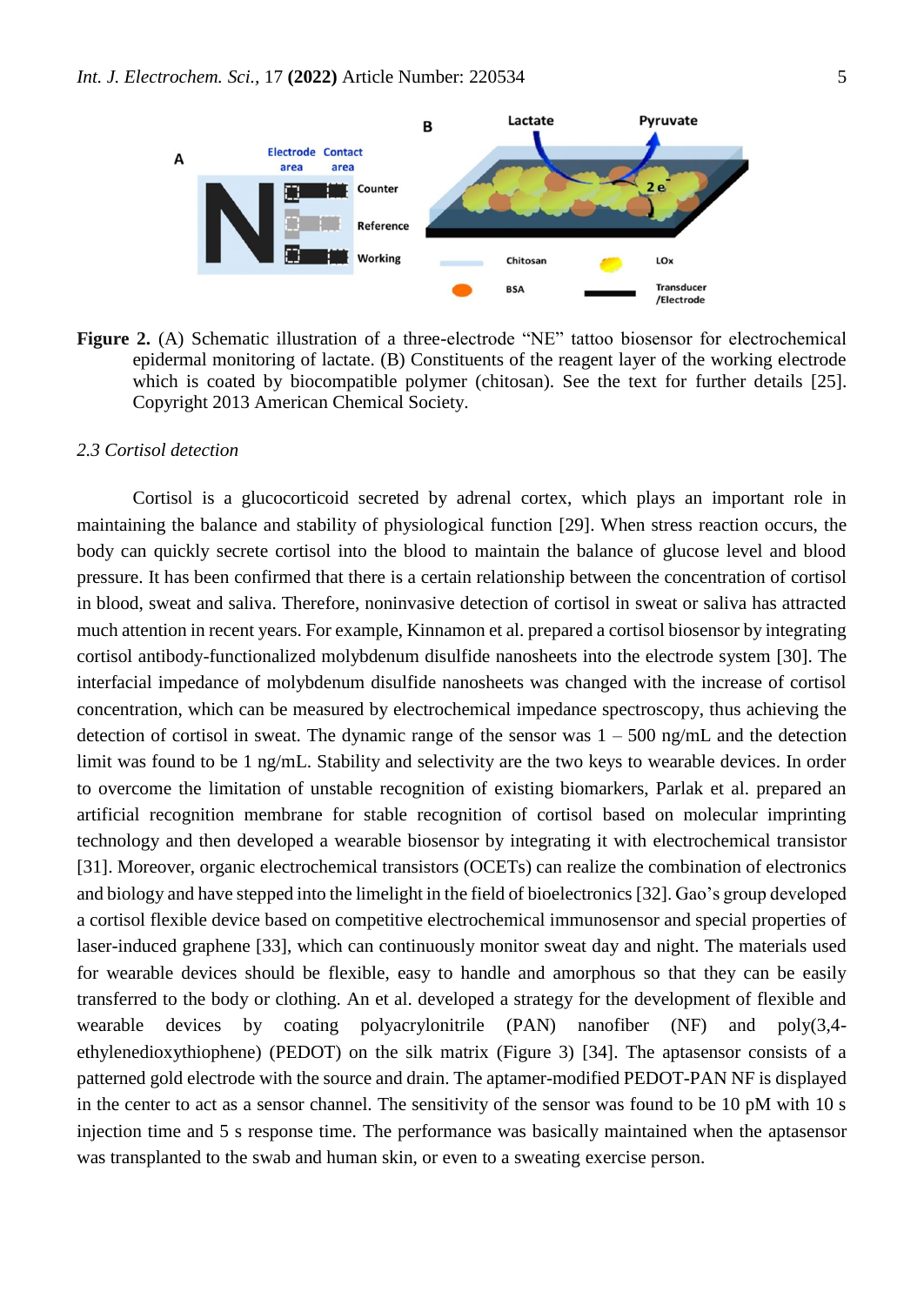

**Figure 3.** Schematic illustrations of the overall schematic illustration of the cortisol aptasensor. Copyright 2022 American Chemical Society [34].

#### *2.4 Drug detection*

Most of the wearable devices reported in the early stage are used for monitoring of human metabolites and electrolytes. Drug monitoring is of great significance in optimizing clinical treatment plans and drug abuse supervision. In recent years, the use of wearable devices for drug monitoring has aroused the interest of researchers [3]. For example, levodopa is a drug used to treat the patients with Parkinson's disease. Its dose has an impact on the physiological state and emotion of patients and there are some defects in the traditional optimum formula. For this consideration, Tai et al. reported a wearable sensing strategy for quantitative detection of levodopa in sweat (Figure 4) [35]. The quantitative analysis was realized by measuring the Faraday current generated by the oxidation of levodopa to dobraquinone by tyrosinase. The signal was enhanced by using the electrode with gold dendritic nanostructure. The detection limit of the sensor reached to 1 μM. In addition, Beitollahi et al. prepared an electrochemical sensor for the simultaneous determination of levodopa and tyrosine using graphene/ZnO nanorodsmodified screen printed electrodes [36]. The nanocomposite-modified electrode shows a wide linear range and has the disadvantage of cumbersome processing steps. Kilic et al. designed a smart e-patch for monitoring of the drugs taken by the patients with schizophrenia. Despite the interference of electroactive substances in sweat, the detection limit of this sensor still reached to 0.82 μM.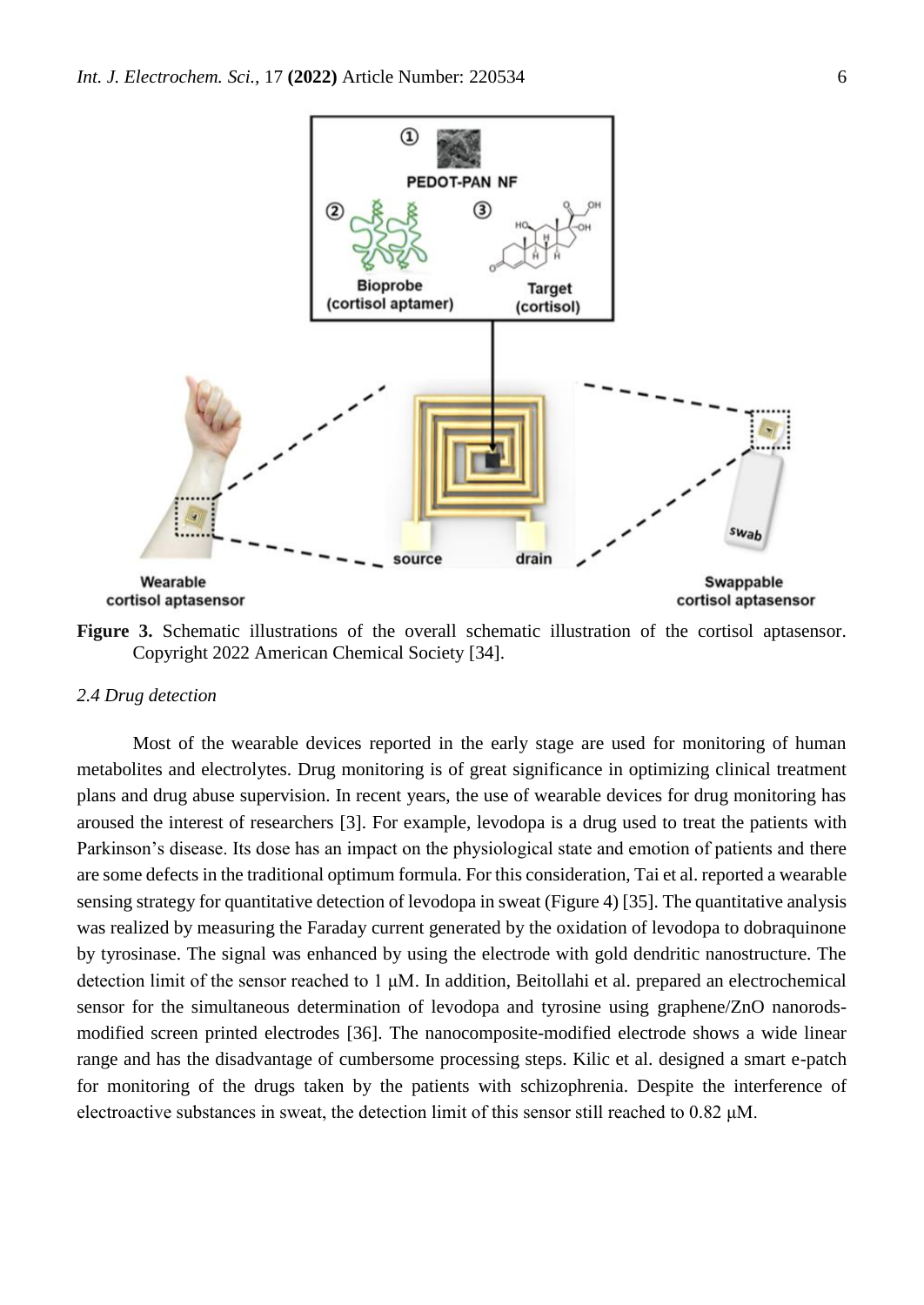

**Figure 4.** Schematic of the s-band and drug sensing mechanism. (a) Optical image of the s-band worn on a subject's wrist. (b) Sensing mechanism of the levodopa sensor. WE, RE, and CE are working electrode, reference electrode, and counter electrode, respectively. (c) Cross-section view of the gold electrodes on a flexible sensor patch. (d) Scanning electron microscope image of the gold dendritic structures. (e) Real-time sweat levodopa monitoring using the s-band after levodopa intake. Copyright 2019 American Chemical Society [35].

Detection of analeptic is very important in sports events. For example, caffeine, a methylxanthine drug, is an energy drug that is banned in sports events. Tai et al. reported a sensing platform for the detection of caffeine in sweat based on differential pulse voltammetry (DPV) [37]. As shown in Figure 5, the triple-electrode array was patterned on the poly(ethylene terephthalate) (PET) substrate and interfaced with the printed circuit board (PCB). The DPV signal from the oxidation of caffeine at 1.4 V was implemented with the PCB. The current value allowed for the quantitative assay of caffeine in sweat with a detection limit down to 3 μM. The value is lower than that  $(11 \mu M)$  in the sweat after caffeine intake. The detection technology for caffeine is similar to that for other drugs. Thus, the strategy is expected to be used for the detection of other drugs. Moreover, Emaminejad's group developed a noninvasive wearable sensing platform for the detection of electroactive drugs, such as dipyridamole, acetaminophen and caffeine [38]. Javey's group reported a wearable sweat band to determine nicotine by integration of a flexible electrode array with a compact PCB [39]. The working electrode was modified with dendrite nanogold and then coated with 11-mercaptoundecanoic acid (MUA) for the immobilization of nicotine oxidase.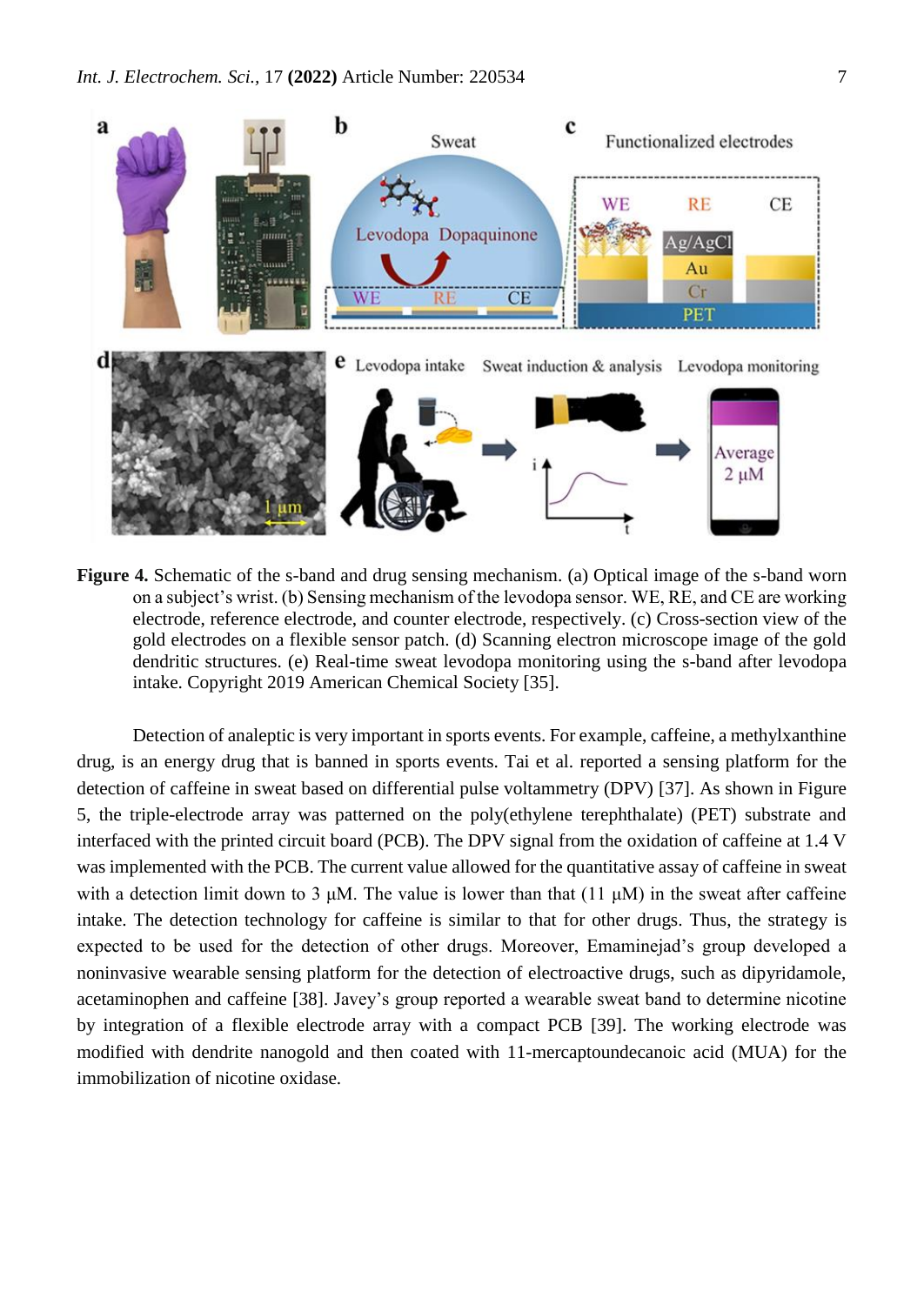

**Figure 5.** Schematic of the s-band and drug sensing mechanism. a) Schematic of the s-band worn on a subject's wrist. b) Optical image of the s-band and the cross-section view of a roll-to-roll printed flexible sensor patch. Scale bar, 5 mm. WE, RE, and CE are working electrode, reference electrode, and counter electrode. c) System-level diagram of the s-band platform for real-time sensing, data processing, and wireless transmission. d) Electrochemical detection of caffeine through differential pulse voltammetry (DPV). Oxidation of caffeine leads to an observable oxidation peak around 1.4 V. e) Real-time sweat caffeine monitoring using the s-band after caffeine intake. Copyright 2018 John Wiley and Sons [37].

### *2.5 Others*

In addition to the detection of glucose, lactic acid, cortisol and drug molecules in sweat, wearable devices have also been used for the determination of other substances [40]. For example, Wang and coworkers, for the first time, developed a tattoo-based wearable alcohol detection system by integration of a drug-loaded iontophoresis and amperometric sensing of metabolites (Figure 6) [41]. The detection of alcohol was achieved by using alcohol oxidase and Prussian blue-modified sensor electrode. The flexible supporting electronic readout module was featured with wireless telemetry function. Since alcohol detection is very important for traffic law enforcement, the wireless sensing technology provides a great prospect for alcohol detection in the actual environment. Moreover, Semponatto et al. reported a wearable device for monitoring the dynamics of ascorbic acid (vitamin C) in sweat, as shown in Figure 7 [42]. The sensor was prepared by fixing ascorbic acid oxidase on the screen-printed electrode. This is the first noninvasive epidermal electrochemical sensor for enzymatic detection of sweat vitamin C. The device can track the dynamic trend of vitamin intake, thus providing a new idea for guiding individual nutritional solutions. The power supply system and wearable sensing device are two important functional units. Conductive polyaniline (PANI) with high capacitance and stable electron transfer characteristics can be used to prepare enzyme-free sensor for ascorbic acid detection. Ma et al. prepared a dual-function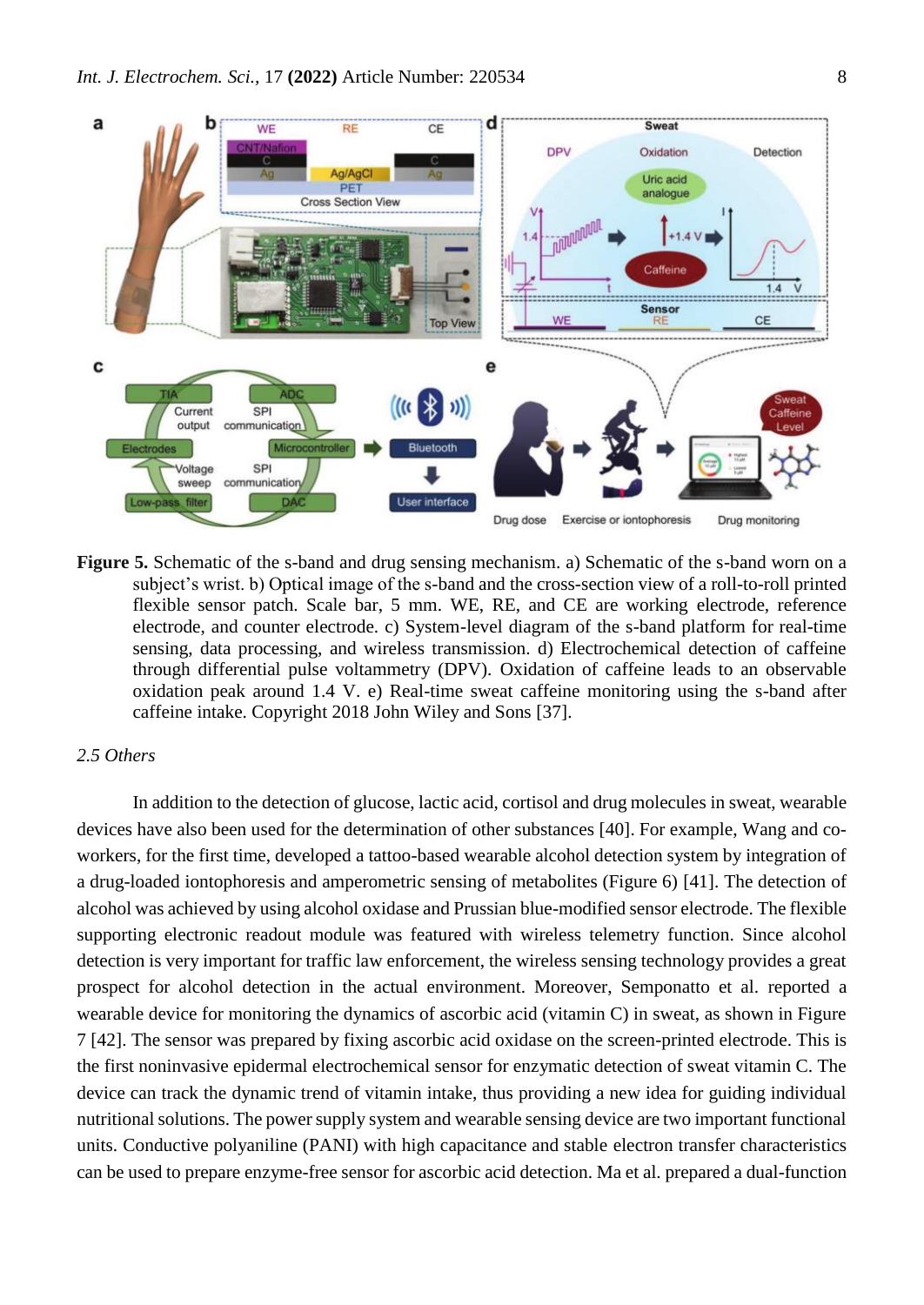self-powered sensing device for the detection of ascorbic acid in sweat by crosslinking polyaniline into graphene [43].



**Figure 6.** Tattoo-based transdermal alcohol sensor. (A) Schematic diagram of an iontophoretic-sensing tattoo device, containing the iontophoretic electrodes (IEs; anode and cathode) and the three sensing electrodes (working, reference, and counter electrodes: WE, RE, and CE, respectively). (B) Photograph of an alcohol iontophoretic-sensing tattoo device with integrated flexible electronics applied to a human subject. (C) Schematic diagram of a wireless operation of the iontophoretic-sensing tattoo device for transdermal alcohol sensing. In the diagrams of the tattoobase device, blue and red highlights show the active zones during iontophoresis and amperometric detection, respectively. (D) Schematic diagram of constituents in the iontophoretic system (left) and of the reagent layer and processes involved in the amperometric sensing of ethanol on the working electrode (right). Copyright 2016 American Chemical Society [41].

The abnormal content of uric acid in sweat is indicative of some human diseases. For example, hyperuricemia, gout, renal syndrome and Lesch Nyhan syndrome will lead to the abnormality of uric acid content in the human body. Studies have also shown that there is a certain relationship between the content of uric acid in wound secretion and the severity of wound. In the past decade, wearable sensors for uric acid detection have also attracted the attention of researchers. For example, Kassal et al. prepared an intelligent bandage sensing system for the detection of uric acid in wound secretion [44]. Prussian blue-modified carbon electrode was printed on the bandage by screen-printing technology, and uricase was fixed on the working electrode by crosslinking of glutaraldehyde with BSA. Prussian blue can selectively reduce hydrogen peroxide generated by uric acid oxidase, thus producing a reduction current.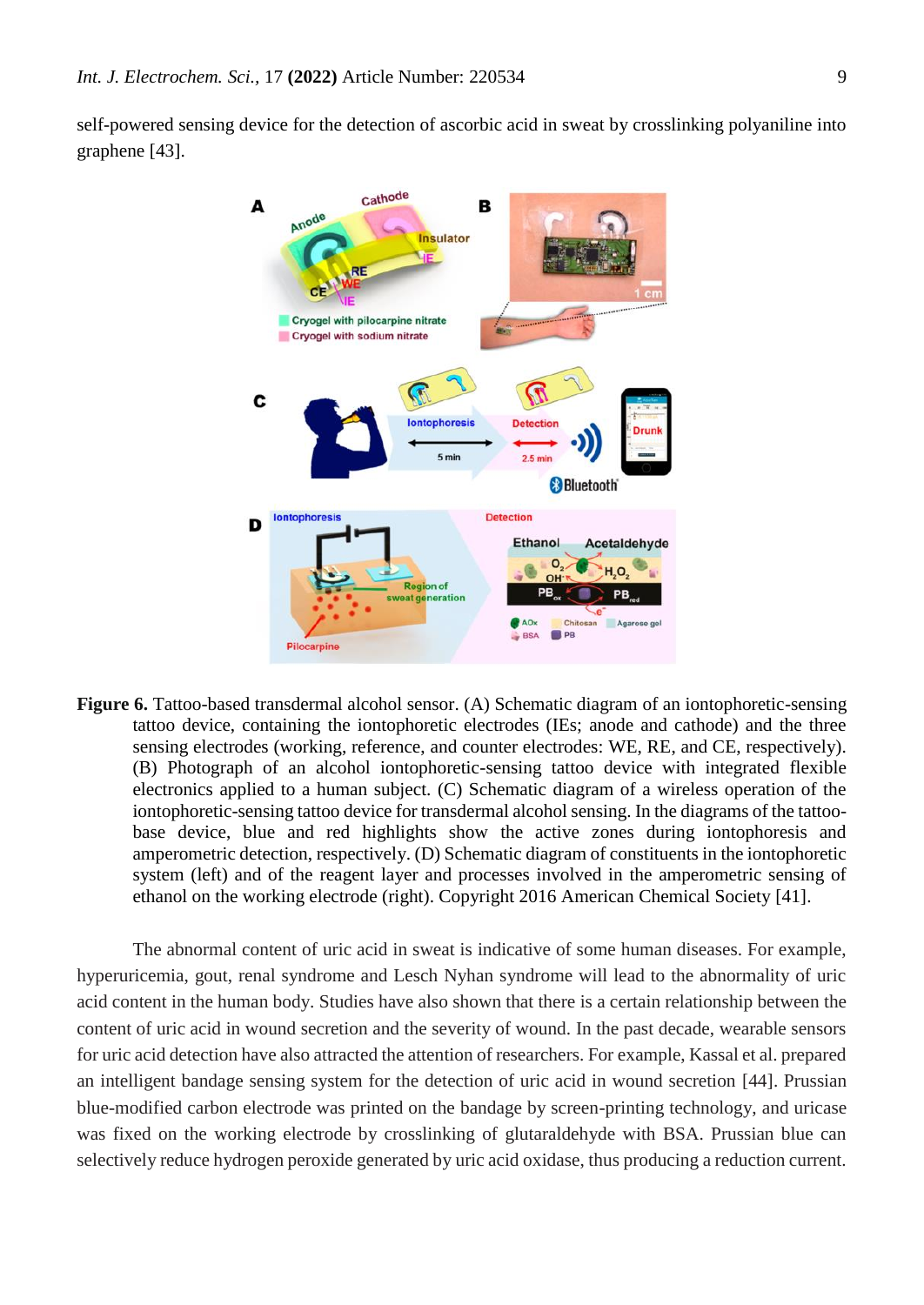The content of uric acid can be calculated according to the generated current through potentiometer. In addition, Kim et al. developed a tooth guard sensor for the detection of uric acid in oral saliva [45]. The feasibility of the equipment was proved by the comparison between artificial saliva and human saliva. Yang et al. prepared a wearable sensing device for uric acid detection in sweat using carbon dioxide laser engraving technology [46]. This laser engraving technology does not require complex manufacturing processes and instruments, complying with the flexible structure worn on human body.



**Figure 7.** Ascorbic acid (vitamin C) determination in stimulated sweat. (A) (a) Electrode design for simultaneous sweat stimulation and detection. Sweat is stimulated by IP delivery of pilocarpine (located in the anode compartment) using the cathode and anode electrodes. Amperometric vitamin C detection is performed by using a three-electrode system located on the anode compartment. (b) Protocol used for the biosensing of ascorbic acid. Sweat is stimulated before (black dotted line) and after (red solid line) taking vitamin C pills; the vitamin C response is based on the difference in the current beforeand aftertaking thepill. (c) Schematic ofthe localized sweat stimulation using IP pilocarpine delivery and of the enzymatic reaction for detecting ascorbic acid on a metalized Rh-carbon printed electrode. Pilocarpine is delivered on the anode, where the AAOx-immobilized sensor using glutaraldehyde is located; the amount of oxygen consumed by the enzymatic reaction and hence the vitamin concentration is measured from the reduction current of oxygen. (B) (a) Fabrication of the vitamin C biosensor. 1-Screen printing using Ag/AgCl for the IP electrodes, reference and current collectors, and Rh-carbon ink for the counter and working electrodes. 2-printed and cured electrodes. 3-printing an insulating layer to define the electrode area. (b) Schematic showing the location of the hydrogel and the enzyme layer. On the anode, agarose (loaded with 2% pilocarpine) was used, and on the cathode, agarose in 0.1 M PBS was used. (c) Image of the epidermal sensor under mechanical (twisting) strain. Copyright 2020 American Chemical Society [42].

Since the measurement of a single analyte can not achieve a comprehensive analysis of human physiological information, the wearable devices that can detect multiple markers simultaneously are highly desired [47-52]. Han et al. reported a self-powered multifunctional sensing strategy based on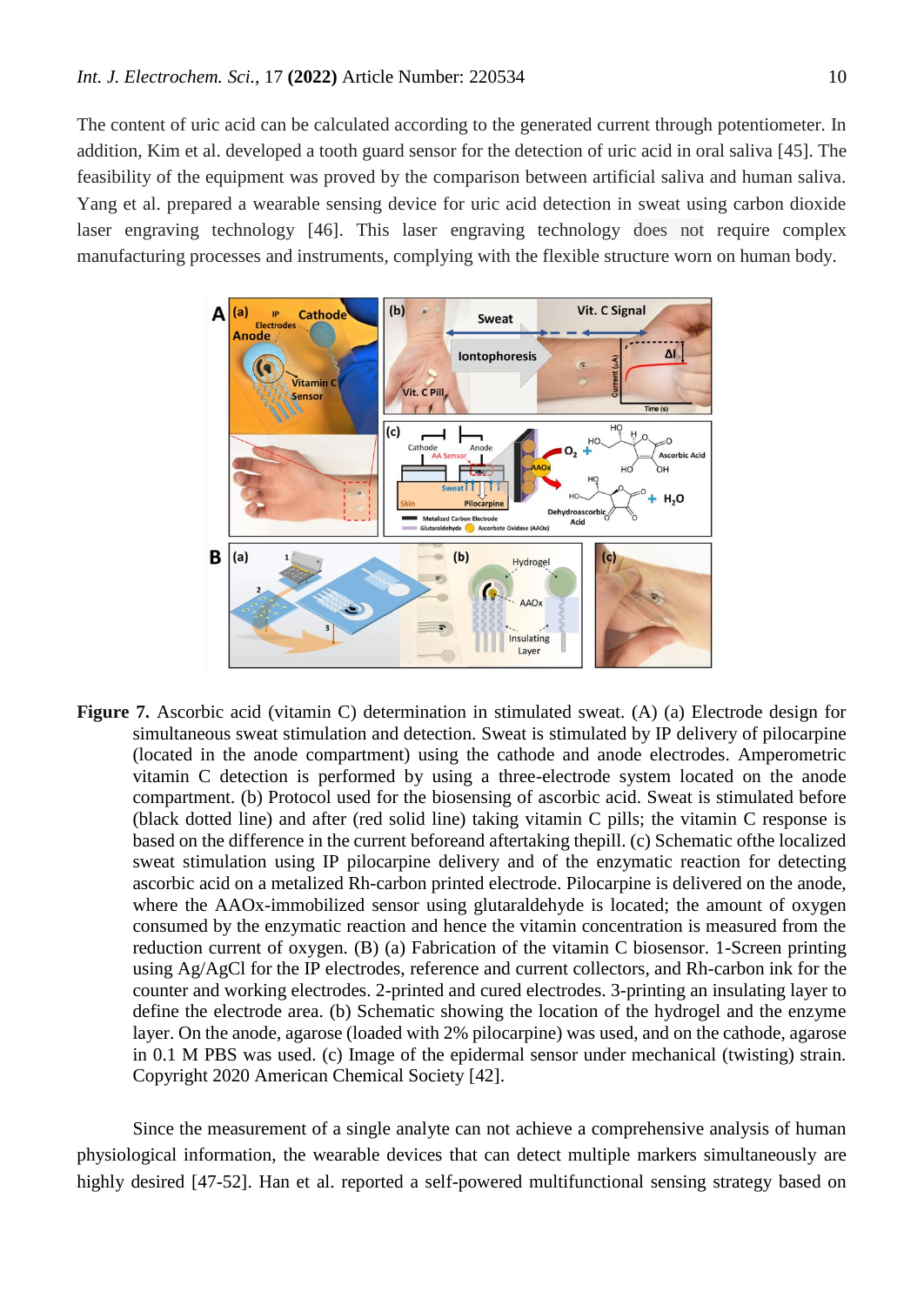enzyme/ZnO nanoarrays (Figure 8) [53]. Glucose, lactic acid, uric acid and urea in sweat were simultaneously detected by modifying glucose oxidase, lactic acid oxidase, uricase and urease on the surface of zinc oxide nanowires. The power of the sensor came from the coupling effect of enzyme/ZnO nanowires in piezoelectric-enzyme reaction. Bhide et al. prepared a dual-function sensor by integration of glucose oxidase and alcohol oxidase-functionalized zinc oxide sheets into the nanoporous flexible electrode [54]. This strategy achieved the detection of glucose and alcohol by measuring the impedance change. Moreover, Wang et al. proposed a new method to prepare MOF electrode based on flexible amino-functional fossil graphene paper. They found that  $Cu<sub>3</sub>(BTC)<sub>2</sub>$  nanoparticle array can be transferred to the amino-functionalized fossil graphene paper. This paper electrode realized the enzymefree detection of lactic acid and glucose in sweat [55]. Recently, Shen et al. developed an [aminotrimethylene phosphonic acid-assisted poly(vinyl alcohol)] hydrogel sensor and proposed an elastic electric coefficient sensitivity model as a new strategy to monitoring of various glucose, lactic acid and various ions [56].



**Figure 8.** Experimental design, device architecture and fabrication procedure of the self-powered wearable noninvasive electronic-skin. (a) The electronic-skin attached on the surface of a runner at different body parts for monitoring the physiological status by analyzing perspiration components. (b, c) Optical images of the electronic-skin (on human wrist). (d) The experimental design of the electronic-skin for detecting lactate, glucose, uric acid, and urea. (e) The whole pattern of the electronic-skin. (f) The fabrication process of the electronic-skin. Copyright 2017 American Chemical Society [53].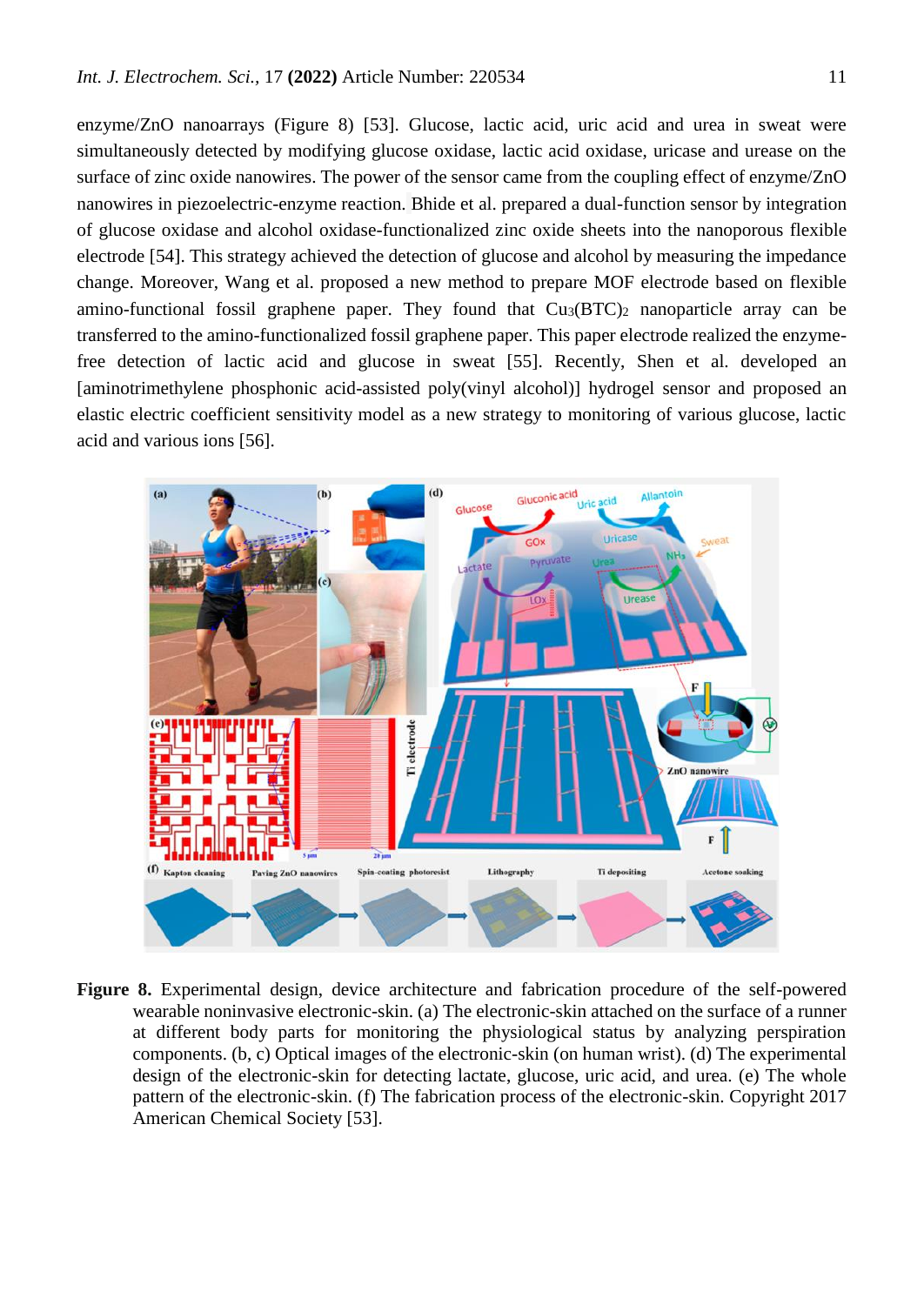## **3. CONCLUSION**

Wearable electrochemical devices have solved a series of problems of the traditional sensors for sweat analysis. However, efforts are still required to realize the commercialization of wearable electrochemical sensors since various experiments and technologies must be carefully examined and continuously improved, such as sweat sample collection, power consumption and selectivity as well as anti-interference ability. Some of the problems may be solved by the development of self-powered and low-cost flexible sensors and the use of conductive materials and selective electrodes.

#### ACKOWLEDGMENTS

This work was supported by the Henan Engineering Laboratory of Intelligent Medical Internet of Things Technology.

## **References**

- 1. Y. Yang and W. Gao, *Chem. Soc. Rev.*, 48 (2019) 1465.
- 2. D. R. Seshadri, R. T. Li, J. E. Voos, J. R. Rowbottom, C. M. Alfes, C. A. Zorman and C. K. Drummond, *NPJ Digit. Med.*, 2 (2019) 72.
- 3. H. Teymourian, M. Parrilla, J. R. Sempionatto, N. F. Montiel, A. Barfidokht, R. Van Echelpoel, K. De Wael and J. Wang, *ACS Sens.*, 5 (2020) 2679.
- 4. P. Li, G.-H. Lee, S. Y. Kim, S. Y. Kwon, H.-R. Kim and S. Park, *ACS Nano*, 15 (2021) 1960.
- 5. J. Kim, A. S. Campbell, B. E. de Avila and J. Wang, *Nat. Biotechnol.*, 37 (2019) 389.
- 6. M. Bariya, H. Y. Y. Nyein and A. Javey, *Nat. Electron.*, 1 (2018) 160.
- 7. H. Zhao, R. Su, L. Teng, Q. Tian, F. Han, H. Li, Z. Cao, R. Xie, G. Li, X. Liu and Z. Liu, *Nanoscale*, 14 (2022) [1653.](https://doi.org/10.1039/D1031NR06244A)
- 8. J. Heikenfeld, A. Jajack, J. Rogers, P. Gutruf, L. Tian, T. Pan, R. Li, M. Khine, J. Kim, J. Wang and J. Kim, *Lab Chip*, 18 (2018) 217.
- 9. T. Sun, Y. Guo and F. Zhao, *Int. J. Electrochem. Sci.*, 16 (2021) 210732.
- 10. A. J. Bandodkar, I. Jeerapan and J. Wang, *ACS Sens.*, 1 (2016) 464.
- 11. L. Ou, G. Liu and N. Xia, *Int. J. Electrochem. Sci.*, 16 (2021) 210633.
- 12. A. J. Bandodkar, I. Jeerapan, J. M. You, R. Nunez-Flores and J. Wang, *Nano Lett.*, 16 (2016) 721.
- 13. M. J. Tierney, J. A. Tamada, R. O. Potts, L. Jovanovic and S. Garg, *Biosens. Bioelectron.*, 16 (2001) 621.
- 14. A. Abellan-Llobregat, I. Jeerapan, A. Bandodkar, L. Vidal, A. Canals, J. Wang and E. Morallon, *Biosens. Bioelectron.*, 91 (2017) 885.
- 15. X. Xuan, H. S. Yoon and J. Y. Park, *Biosens. Bioelectron.*, 109 (2018) 75.
- 16. L. Cao, G. C. Han, H. Xiao, Z. Chen and C. Fang, *Anal. Chim. Acta*, 1096 (2020) 34.
- 17. A. Martin, J. Kim, J. F. Kurniawan, J. R. Sempionatto, J. R. Moreto, G. Tang, A. S. Campbell, A. Shin, M. Y. Lee, X. Liu and J. Wang, *ACS Sens.*, 2 (2017) 1860.
- 18. N. Xia, X. Wang, J. Yu, Y. Wu, S. Cheng, Y. Xing and L. Liu, *Sens. Actuat. B: Chem.*, 239 (2017) 834.
- 19. A. Paul, G. Vyas, P. Paul and D. N. Srivastava, *ACS Appl. Nano Mater.*, 1 (2018) 3600.
- 20. C. W. Bae, P. T. Toi, B. Y. Kim, W. I. Lee, H. B. Lee, A. Hanif, E. H. Lee and N. E. Lee, *ACS Appl. Mater. Interfaces*, 11 (2019) 14567.
- 21. B.-C. Kang, B.-S. Park and T.-J. Ha, *Appl. Surf. Sci.*, 470 (2019) 13.
- 22. Y. Zhao, Q. Zhai, D. Dong, T. An, S. Gong, Q. Shi and W. Cheng, *Anal. Chem.*, 91 (2019) 6569.
- 23. Y. Lin, M. Bariya, H. Y. Y. Nyein, L. Kivimäki, S. Uusitalo, E. Jansson, W. Ji, Z. Yuan, T.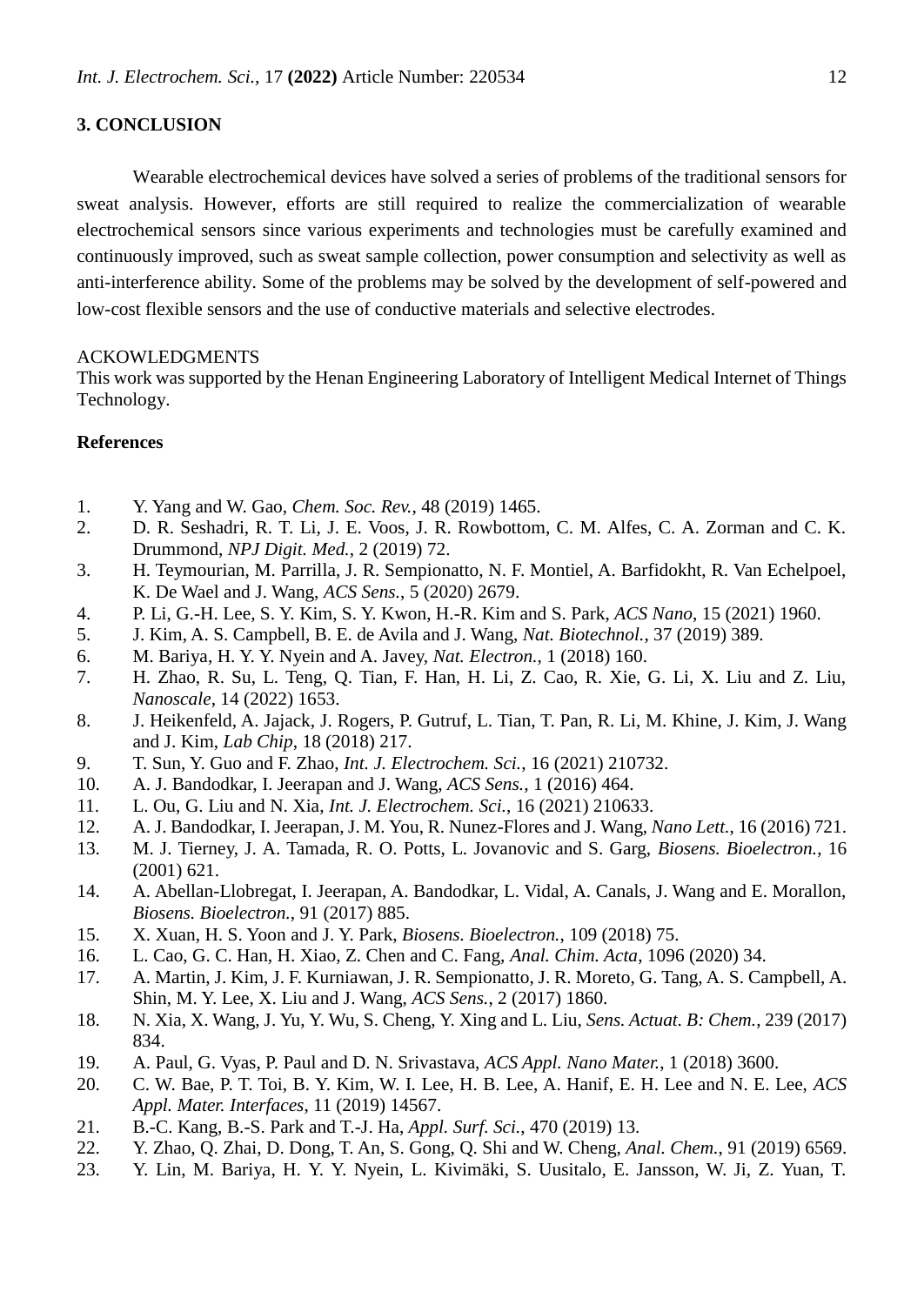Happonen, C. Liedert, J. Hiltunen, Z. Fan and A. Javey, *Adv. Funct. Mater.*, 29 (2019) 1902521.

- 24. M. F. M. Shakhih, A. S. Rosslan, A. M. Noor, S. Ramanathan, A. M. Lazim and A. A. Wahab, *J. Electrochem. Soc.*, 168 (2021) 067502.
- 25. W. Jia, A. J. Bandodkar, G. Valdes-Ramirez, J. R. Windmiller, Z. Yang, J. Ramirez, G. Chan and J. Wang, *Anal. Chem.*, 85 (2013) 6553.
- 26. M. A. Abrar, Y. Dong, P. K. Lee and W. S. Kim, *Sci. Rep.*, 6 (2016) 30565.
- 27. E. L. Tur-García, F. Davis, S. D. Collyer, J. L. Holmes, H. Barr and S. P. J. Higson, *Sens. Actuat. B: Chem.*, 242 (2017) 502.
- 28. M. L. Zamora, J. M. Dominguez, R. M. Trujillo, C. B. Goy, M. A. Sánchez and R. E. Madrid, *Sens. Actuat. B: Chem.*, 260 (2018) 601.
- 29. M. Sekar, R. Sriramprabha, P. K. Sekhar, S. Bhansali, N. Ponpandian, M. Pandiaraj and C. Viswanathan, *J. Electrochem. Soc.*, 167 (2020) 067508.
- 30. D. Kinnamon, R. Ghanta, K.-C. Lin, S. Muthukumar and S. Prasad, *Sci. Rep.*, 7 (2017) 13312.
- 31. O. Parlak, S. T. Keene, A. Marais, V. F. Curto and A. Salleo, *Sci. Adv.*, 4 (2018) eaar2904.
- 32. M. Y. Lee, H. R. Lee, C. H. Park, S. G. Han and J. H. Oh, *Acc. Chem. Res.*, 51 (2018) 2829.
- 33. R. M. Torrente-Rodriguez, J. Tu, Y. Yang, J. Min, M. Wang, Y. Song, Y. Yu, C. Xu, C. Ye, W. W. IsHak and W. Gao, *Matter*, 2 (2020) 921.
- 34. J. E. An, K. H. Kim, S. J. Park, S. E. Seo, J. Kim, S. Ha, J. Bae and O. S. Kwon, *ACS Sens.*, 7 (2022) 99.
- 35. L. C. Tai, T. S. Liaw, Y. Lin, H. Y. Y. Nyein, M. Bariya, W. Ji, M. Hettick, C. Zhao, J. Zhao, L. Hou, Z. Yuan, Z. Fan and A. Javey, *Nano Lett.*, 19 (2019) 6346.
- 36. H. Beitollahi and F. Garkani Nejad, *Electroanalysis*, 28 (2016) 2237.
- 37. L. C. Tai, W. Gao, M. Chao, M. Bariya, Q. P. Ngo, Z. Shahpar, H. Y. Y. Nyein, H. Park, J. Sun, Y. Jung, E. Wu, H. M. Fahad, D. H. Lien, H. Ota, G. Cho and A. Javey, *Adv. Mater.*, 30 (2018) e1707442.
- 38. S. Lin, B. Wang, W. Yu, K. Castillo, C. Hoffman, X. Cheng, Y. Zhao, Y. Gao, Z. Wang, H. Lin, H. Hojaiji, J. Tan and S. Emaminejad, *ACS Sens.*, 5 (2020) 265.
- 39. L. C. Tai, C. H. Ahn, H. Y. Y. Nyein, W. Ji, M. Bariya, Y. Lin, L. Li and A. Javey, *ACS Sens.*, 5 (2020) 1831.
- 40. A. S. Campbell, J. Kim and J. Wang, *Curr. Opin. Electrochem.*, 10 (2018) 126.
- 41. J. Kim, I. Jeerapan, S. Imani, T. N. Cho, A. Bandodkar, S. Cinti, P. P. Mercier and J. Wang, *ACS Sens.*, 1 (2016) 1011.
- 42. J. R. Sempionatto, A. A. Khorshed, A. Ahmed, E. S. A. N. De Loyola, A. Barfidokht, L. Yin, K. Y. Goud, M. A. Mohamed, E. Bailey, J. May, C. Aebischer, C. Chatelle and J. Wang, *ACS Sens.*, 5 (2020) 1804.
- 43. J. Ma, L. Shen, Y. Jiang, H. Ma, F. Lv, J. Liu, Y. Su and N. Zhu, *Anal. Chem.*, 94 (2022) 2333.
- 44. P. Kassal, J. Kim, R. Kumar, W. R. de Araujo, I. M. Steinberg, M. D. Steinberg and J. Wang, *Electrochem. Commun.*, 56 (2015) 6.
- 45. J. Kim, S. Imani, W. R. de Araujo, J. Warchall, G. Valdes-Ramirez, T. R. Paixao, P. P. Mercier and J. Wang, *Biosens. Bioelectron.*, 74 (2015) 1061.
- 46. Y. Yang, Y. Song, X. Bo, J. Min, O. S. Pak, L. Zhu, M. Wang, J. Tu, A. Kogan, H. Zhang, T. K. Hsiai, Z. Li and W. Gao, *Nat. Biotechnol.*, 38 (2020) 217.
- 47. S. Imani, A. J. Bandodkar, A. M. Mohan, R. Kumar, S. Yu, J. Wang and P. P. Mercier, *Nat. Commun.*, 7 (2016) 11650.
- 48. W. Gao, S. Emaminejad, H. Y. Y. Nyein, S. Challa, K. Chen, A. Peck, H. M. Fahad, H. Ota, H. Shiraki, D. Kiriya, D. H. Lien, G. A. Brooks, R. W. Davis and A. Javey, *Nature*, 529 (2016) 509.
- 49. W. He, C. Wang, H. Wang, M. Jian, W. Lu, X. Liang, X. Zhang, F. Yang and Y. Zhang, *Sci. Adv.*, 5 (2019) eaax0649.
- 50. L. Wang, L. Wang, Y. Zhang, J. Pan, S. Li, X. Sun, B. Zhang and H. Peng, *Adv. Funct. Mater.*, 28 (2018) 1804456.